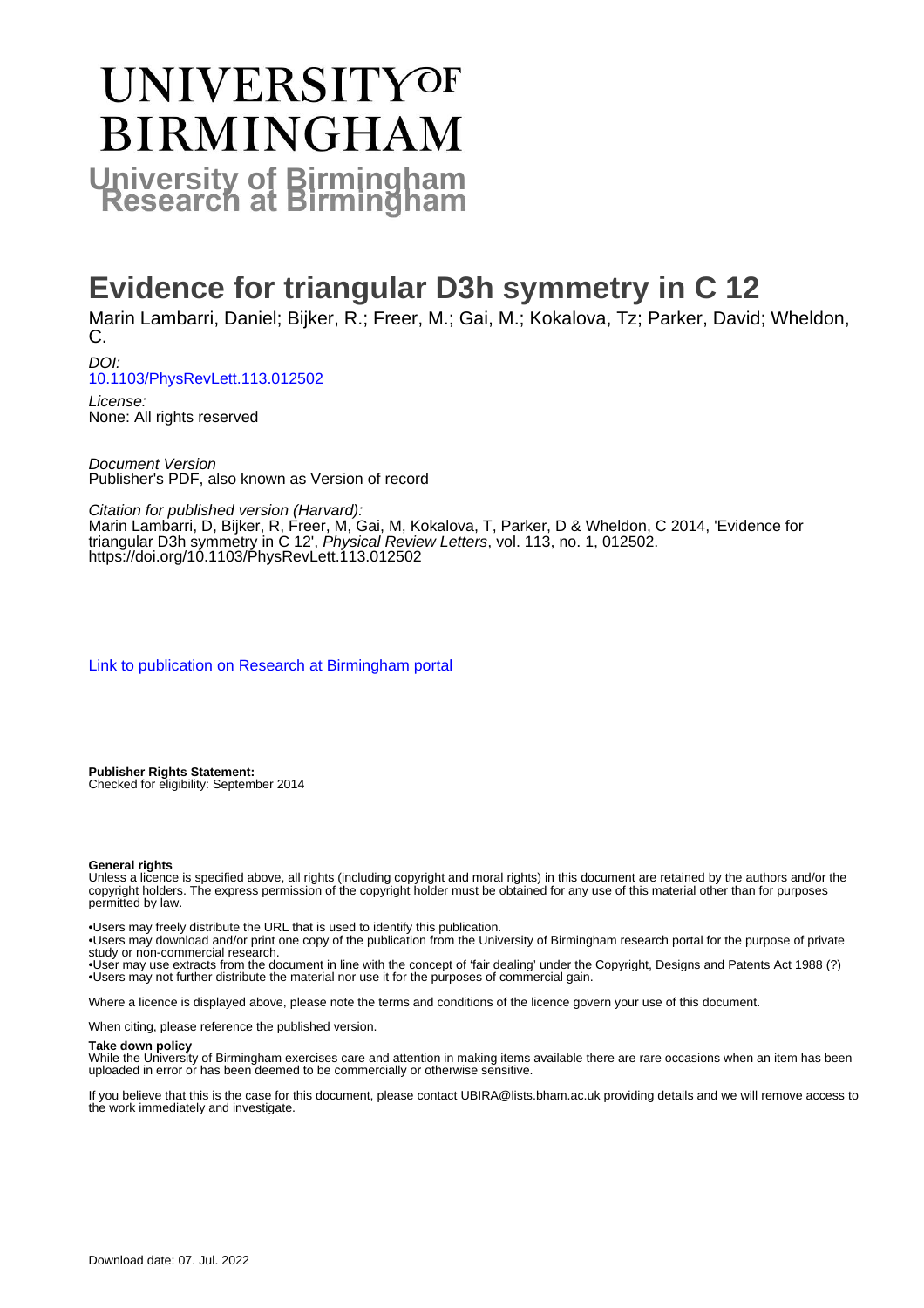### $\mathcal{L}$ Evidence for Triangular  $\mathcal{D}_{3h}$  Symmetry in <sup>12</sup>C

D. J. Marín-Lámbarri,<sup>1</sup> R. Bijker,<sup>2</sup> M. Freer,<sup>1</sup> M. Gai,<sup>3,4</sup> Tz. Kokalova,<sup>1</sup> D. J. Parker,<sup>1</sup> and C. Wheldon<sup>1</sup>

<sup>1</sup>School of Physics and Astronomy, University of Birmingham, Birmingham B15 2TT, United Kingdom<br><sup>2</sup>Institute de Giovaise Nucleares, Universidad Nacional Autónoma de México, A.B. 70,542,04510 México, D.E.

 $^{2}$ Instituto de Ciencias Nucleares, Universidad Nacional Autónoma de México, A.P. 70-543, 04510 México, D.F., Mexico

 $^{3}$ LNS at Avery Point, University of Connecticut, Groton, Connecticut 06340-6097, USA

Wright Lab, Department of Physics, Yale University, New Haven, Connecticut 06520-8124, USA

(Received 11 March 2014; published 30 June 2014)

We report a measurement of a new high spin  $J^{\pi} = 5^-$  state at 22.4(2) MeV in <sup>12</sup>C which fits very well to the predicted (ground state) rotational band of an oblate equilateral triangular spinning top with a  $\mathcal{D}_{3h}$ symmetry characterized by the sequence  $0^+, 2^+, 3^-, 4^+, 5^-$  with almost degenerate  $4^+$  and  $4^-$  (parity doublet) states. Such a  $\mathcal{D}_{3h}$  symmetry was observed in triatomic molecules, and it is observed here for the first time in nuclear physics. We discuss a classification of other rotation-vibration bands in <sup>12</sup>C such as the  $(0<sup>+</sup>)$  Hoyle band and the  $(1<sup>-</sup>)$  bending mode band and suggest measurements in search of the predicted ("missing") states that may shed new light on clustering in  $12^{\circ}$ C and light nuclei. In particular, the observation (or nonobservation) of the predicted ("missing") states in the Hoyle band will allow us to conclude the geometrical arrangement of the three alpha particles composing the Hoyle state at 7.654 MeV in  ${}^{12}C$ .

DOI: [10.1103/PhysRevLett.113.012502](http://dx.doi.org/10.1103/PhysRevLett.113.012502) PACS numbers: 25.20.-x, 21.10.-k, 21.10.Hw, 21.60.Fw

Geometrical equilateral triangular configurations [\[1,2\]](#page-5-0) have been identified in the triatomic  $H_3^+$  molecule [\[3\]](#page-5-1) where the predicted spectrum of a triangular oblate spinning top with a  $\mathcal{D}_{3h}$  symmetry was observed [1–[3\].](#page-5-0) It was suggested [\[1,2\]](#page-5-0) that the three alpha particle system of  $^{12}$ C should lead to similar "triatomic like" structure in nuclei. The application to <sup>12</sup>C of the  $\mathcal{D}_{3h}$  symmetry, a mathematical tool that was developed to describe molecular structure, emphasizes the role of symmetry across very different energy scales, and it leads to a model of  ${}^{12}C$  that correctly predicts several new observations that we report for the first time in this Letter. Such a polyatomiclike description of light nuclei should lead to a better understanding of the clustering phenomena in light nuclei.

In this Letter, we demonstrate that this  $U(7)$  model [\[1,2\]](#page-5-0) as applied to  ${}^{12}C$  predicts all known low spin (cluster) states below 15 MeV, as well as the measured  $B(E\lambda)$  and form factors measured in electron scattering [\[4\]](#page-5-2). But perhaps more importantly, the model predicts new ("missing") states, the observation (or nonobservation) of which will allow us to resolve a major problem of current concern on the geometrical arrangement of the three alpha particles in the Hoyle state at 7.654 MeV. We demonstrate that the observed rotation-vibration spectrum of  $^{12}C$  in of itself already indicates the geometrical structure of <sup>12</sup>C.

We report the observation of a new  $J^{\pi} = 5^-$  state that fits very well the rotational  $J(J + 1)$  trajectory of the ground state band of <sup>12</sup>C as predicted by the  $U(7)$  model. In addition, the 4<sup>−</sup> state recently observed by some of us at 13.35 MeV in <sup>12</sup>C [\[5,6\]](#page-5-3) confirms the  $J^{\pi} = 4^{\pm}$  parity doublet predicted by this  $U(7)$  model for the ground state band of <sup>12</sup>C. The ground state rotational band including the states of  $J^{\pi} = 0^{+}$ ,  $2^{+}$ ,  $3^{-}$ ,  $4^{\pm}$ , and  $5^{-}$  is a strong signature of a  $\mathcal{D}_{3h}$  symmetry, and it is observed here for the first time in a nucleus.

The triatomic  $U(7)$  mixed-parity structure observed in <sup>12</sup>C resembles the diatomic  $U(4)$  mixed parity structure [\[7\]](#page-5-4) observed in <sup>18</sup>O [\[8\]](#page-5-5) and the tetrahedral symmetry  $(T_d)$ mixed parity structure recently observed in  $^{16}O$  [\[9\]](#page-5-6).

The structure of  ${}^{12}C$  has recently attracted much theoretical attention due to the availability of ab initio no-core shell model calculations [\[10\],](#page-5-7) the no-core symplectic model [\[11\]](#page-5-8), and effective field theory calculations on the lattice [\[12\]](#page-5-9). These calculations attempt to provide a microscopic description of cluster states that are well described in the traditional clustering model [\[13\]](#page-5-10) and antisymmetrized molecular dynamics [\[14\]](#page-5-11), as well as in the more modern fermionic molecular dynamics model [\[15\]](#page-5-12) and more exotic cluster models [\[16\]](#page-5-13). However, thus far, ab initio shell model calculations have failed to predict [\[10\]](#page-5-7) the Hoyle state at 7.654 MeV in  $^{12}$ C that is known to be one of the best examples of alpha clustering in nuclei.

The effective field theory lattice calculations [\[12\]](#page-5-9) and the fermionic molecular dynamics model [\[15\]](#page-5-12) predict an equilateral arrangement of the three alpha particles in the ground state of  $^{12}C$  and hence, they provide the microscopic foundation of the conjectured  $\mathcal{D}_{3h}$  symmetry of the ground state of  ${}^{12}C$ . But these models are currently unable to predict the high spin 5<sup>−</sup> state reported here or the  $4<sup>±</sup>$ parity doublet that we observe in  ${}^{12}C$ .

The identification of the rotational excitations of the Hoyle state with  $2^+$  [\[17\]](#page-5-14) and  $4^+$  [\[18\]](#page-5-15) raises an intriguing question of current concern regarding the geometrical structure of the Hoyle state, whether it is a bent-arm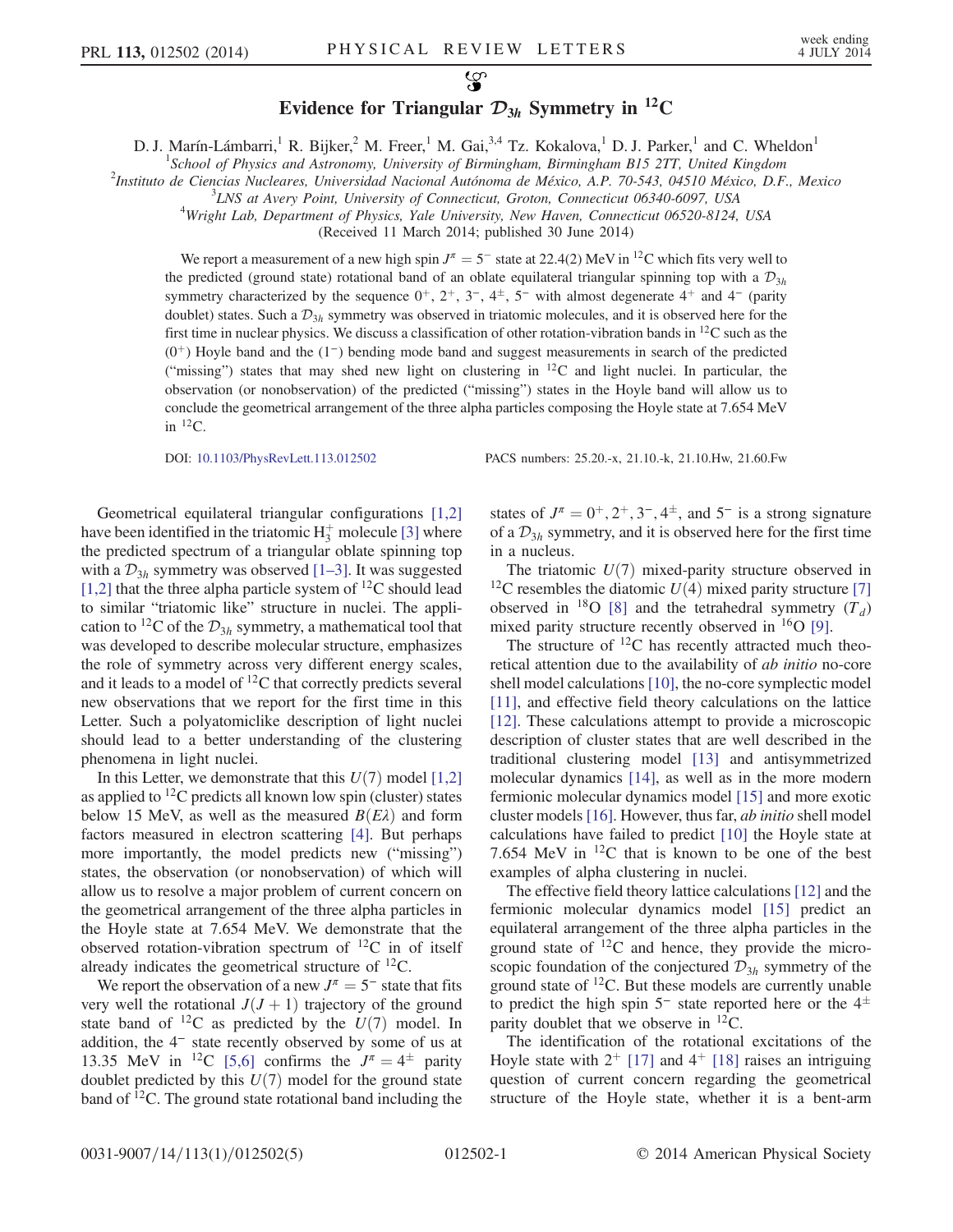configuration [\[12\]](#page-5-9) or rather an equilateral triangular configuration just as the ground state. In this Letter, we point out that future measurements of predicted ("missing") rotation-vibration states in  ${}^{12}$ C will allow us to understand the geometrical arrangement of the three alpha particles in the Hoyle state—a problem which is as old as the discovery of the Hoyle state itself.

The present measurements were performed at the Birmingham MC40 cyclotron facility. A beam of <sup>4</sup>He nuclei at an energy of 40 MeV was incident on a 100  $\mu$ g/cm<sup>2</sup> carbon target. The reaction of interest was  ${}^{12}C({}^{4}He, 3\alpha){}^{4}He$ , in which the  ${}^{12}C$  nuclei were excited above the  $\alpha$ -decay threshold through the inelastic scattering process. An array of four,  $500 \mu m$  thick, silicon strip detectors was used in order to detect three of the four final state  $\alpha$  particles. Each detector had a surface of  $5 \times 5$  cm<sup>2</sup> subdivided into 16 horizontal and 16 vertical strips, front and back, respectively. The detectors were placed at distances 13.0, 11.0, 11.0, 13.0 cm from the target at angles 62.0°, 32.0°, −32.0°, −62.0°, respectively (the signs indicate opposing sides of the beam axis). The array covered an angular range of  $\theta_{\rm lab} = 20^{\circ}$  to 75°. The detection system was calibrated with a triple  $\alpha$ -particle source. These detectors allowed the energy and emission angle of each particle to be determined and hence, the momentum, assuming each to be an  $\alpha$  particle.

The 4th undetected  $\alpha$ -particle's properties were reconstructed using conservation of energy and momentum. Events in which any two of the three detected  $\alpha$  particles resulted from the decay of  ${}^{8}Be_{qs}$  were selected. In order to reconstruct the origins of the final state particles, a Dalitz plot was created as shown in Fig. [1.](#page-2-0) Here the excitation energy in <sup>12</sup>C was calculated by reconstructing  $E_x(^{12}C)$ from the <sup>8</sup>Be and either the detected (horizontal axis) or undetected (vertical axis)  $\alpha$  particle. The horizontal and vertical loci correspond to <sup>12</sup>C excited states and the weak diagonal loci of states in <sup>8</sup>Be.

The projection of the Dalitz plot onto the vertical axis is shown in Fig. [2.](#page-2-1) States at 7.654  $(0<sup>+</sup>)$ , 9.641  $(3<sup>-</sup>)$ , 10.844 ([1](#page-2-0)<sup>-</sup>), 14.083 MeV (4<sup>+</sup>) are observed. In Figs. 1 and [2](#page-2-1), it is also possible to observe a peak which would correspond to a state at 22.4(2) MeV which has not been previously reported.

In order to achieve a characterization into the nature of the proposed new state in  ${}^{12}C$ , we have used the angular correlations technique, a method in which the distribution pattern of the products are analyzed [\[19\].](#page-5-16) This method yields a model independent spin determination when the initial and final state particles are all spin zero, and is described in more detail in [\[18,19\].](#page-5-15) Using the Dalitz plot in Fig. [1,](#page-2-0) it is possible to set a window around the specific data of interest (shown by the tilted rectangular box) and then generate the angular correlation plot for the selected events (similar to those in Ref. [\[18\]](#page-5-15)) for the proposed 22.4 MeV state.

<span id="page-2-0"></span>

FIG. 1 (color online). Dalitz plot for the <sup>12</sup>C(<sup>4</sup>He, <sup>12</sup>C<sup>\*</sup>)<sup>4</sup>He reaction. Excitation energies of  ${}^{12}C$  are plotted on the horizontal axis in which three  $\alpha$  particles were detected. On the vertical axis, the  $^{12}$ C excitation energies are calculated by the reconstruction of the undetected  $\alpha$  particle and the <sup>8</sup>Be nuclei. The tilted rectangular box shows the region selected for the angular distribution analysis.

In the <sup>12</sup>C(<sup>4</sup>He, <sup>12</sup>C<sup>\*</sup>)<sup>4</sup>He reaction, there are two centerof-mass frames, the first corresponding to the inelastic excitation, the second to the decay of <sup>12</sup>C into  ${}^{8}Be + \alpha$ . The emission angle of the <sup>12</sup>C decay process with respect to the beam axis is described by the angle  $\psi$  which is explicitly in the center of mass of the  $\alpha + \delta B$ e system, hence, arising from a state in <sup>12</sup>C and not in <sup>16</sup>O. For a <sup>12</sup>C state of spin *J*,

<span id="page-2-1"></span>

FIG. 2. Projection of the Dalitz plot in Fig. [1](#page-2-0) onto the vertical axis. In addition to the known states, a peak is observed at 22.4 (2) MeV. The broad background (between 12 and 20 MeV) is due to "leaking" of excited states of <sup>8</sup>Be into the projected region.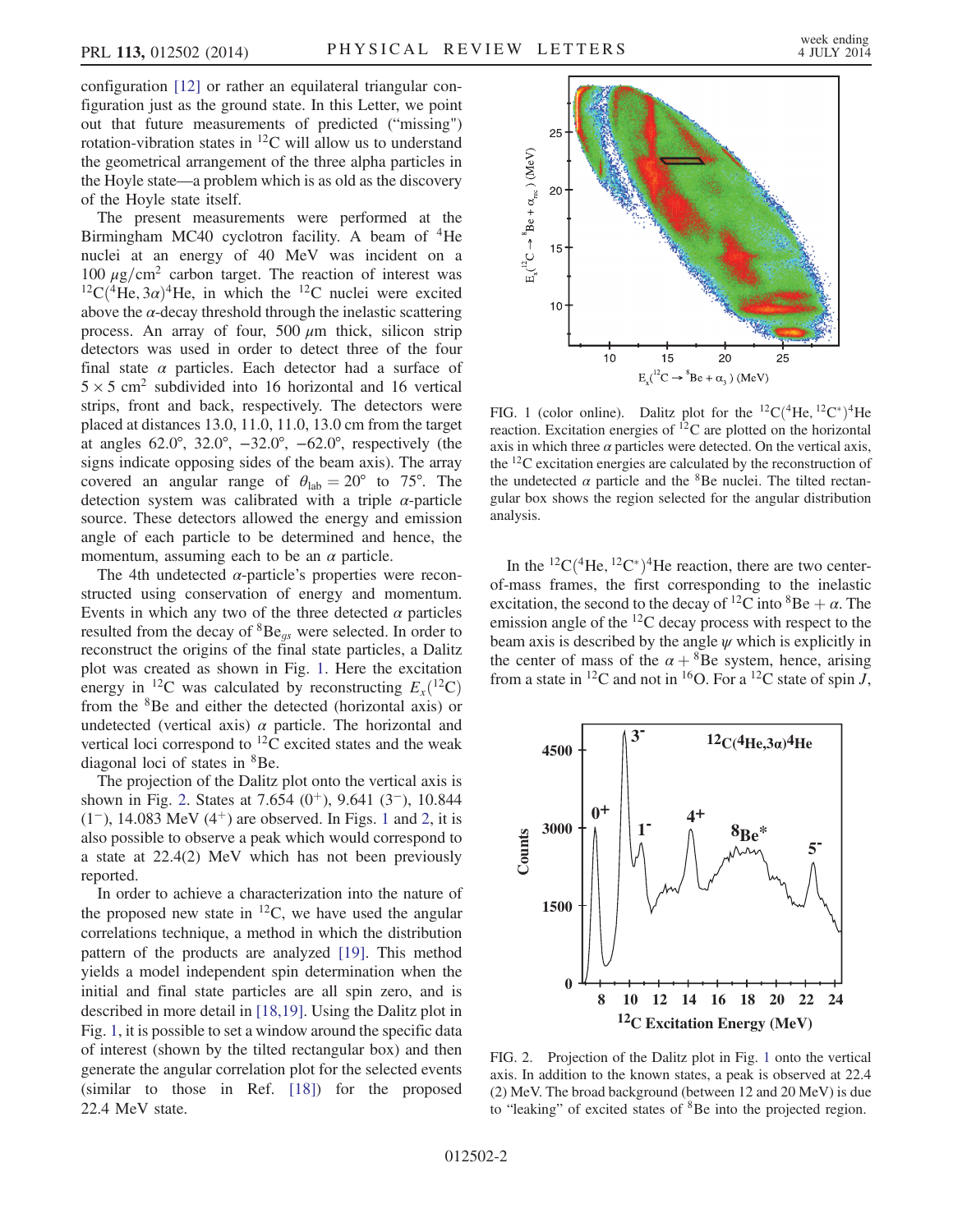<span id="page-3-0"></span>

FIG. 3 (color online). The projection onto the  $\psi$  axis of the angular correlations for the 22.4 MeV state. The data points are corrected for the acceptance of the detectors and connected with a (continuous black) line to guide the eye. They are compared with the Legendre polynomials  $|P_5|\cos(\psi)|^2$  (dashed blue line) as well as for  $\ell = 4$  (dotted red line) and  $\ell = 6$  (dotted-dashed red line). Note that due to the unknown m-substate population of the  $J^{\pi} = 5^-$  state, the height of the oscillations cannot be predicted, but the oscillatory phase determines the angular correlation to arise from a  $J^{\pi} = 5^-$  state.

it would be expected that the angular correlation should oscillate with a period given by  $|P_J[\cos(\psi)]|^2$ . As described in Refs. [\[18,19\],](#page-5-15) it is possible to infer from the oscillation pattern of the data, the spin of the excited state. The dependence of the yield on the angle  $\psi$  is shown in Fig. [3](#page-3-0), in which the data are compared with several Legendre polynomials. The measured alpha spectrum and angular correlation clearly point to the existence of a state at 22.4 (2) MeV with  $J^{\pi} = 5^{-}$ .

In Fig. [4,](#page-3-1) we show the rotational band structure in  ${}^{12}C$ . The ground state rotational band consisting of the levels  $0^+$ ,  $2^+$ ,  $3^-$ ,  $4^{\pm}$ , and the newly measured  $5^-$  state, follow a  $J(J + 1)$  trajectory. Also, the recently identified rotational

<span id="page-3-1"></span>

FIG. 4 (color online). Rotational band structure of the groundstate band, the Hoyle band, and the bending vibration in  $^{12}$ C.

excitations with  $2^{+}$  [\[17\]](#page-5-14) and  $4^{+}$  [\[18\]](#page-5-15) of the Hoyle state form a  $J(J + 1)$  sequence, albeit with a larger moment of inertia. Finally, as we discuss below, the negative parity states 1<sup>−</sup> and 2<sup>−</sup> shown in Fig. [4](#page-3-1) are assigned as members of the bending vibration with almost the same moment of inertia as the Hoyle band.

We present an analysis of the cluster states in  $^{12}C$  in terms of oblate symmetric top which is a special case of the algebraic cluster model [\[1,2\].](#page-5-0) In this approach, the three alpha particles are located at the corners of an equilateral triangle. Their relative motion is described by two perpendicular Jacobi vectors,  $\vec{\rho}$  and  $\lambda$ , one vector connecting two points on the triangle and the second one along the half angle perpendicular to it. The corresponding algebraic model describing such a system is based on the  $U(6 + 1) =$  $U(7)$  spectrum-generating algebra [\[1,2\].](#page-5-0)

Of particular interest is the oblate symmetric top limit which corresponds to the geometric configuration of three  $\alpha$  particles located at the vertices of an equilateral triangle. The rotation-vibration wave functions of a triangular configuration can be written as [\[1,2\]](#page-5-0)

$$
|N,(v_1,v_2^{\ell_2}),K,L^P\rangle.
$$
 (1)

Here, N is the total number of bosons. The energy spectrum consists of a series of rotational bands labeled by  $(v_1, v_2^{\ell_2})$ . Here,  $v_1$  corresponds to the breathing vibration with A symmetry and  $v_2$  to the doubly degenerate bending vibration with E symmetry;  $\ell_2$  denotes the vibrational angular momentum of the doubly degenerate vibration, L the angular momentum,  $K$  its projection on the symmetry axis, and  $P$  the parity. Since we do not consider the excitation of the  $\alpha$ particles, the wave functions describing the relative motion have to be symmetric, i.e.,  $|K \mp 2\ell_2| = 3m$  a multiple of 3 [\[1,2\]](#page-5-0). This imposes some conditions on the allowed values of the angular momenta and parity. For vibrational bands with  $(v_1, 0^0)$ , the allowed values of the angular momenta and parity are  $L^P = 0^+, 2^+, 4^+, ...,$  with  $K = 0$  and  $L^P = 3^-, 4^-, 5^-, \dots$ , with  $K = 3$ . The threefold symmetry excludes states with  $K = 1$  and  $K = 2$  and leads to the lowest predicted  $L^P = 4^{\pm}$  parity doublet in the  $(v_1, 0^0)$ vibrational band. The predicted  $L^P = 4^{\pm}$  parity doublet both in the ground band and the Hoyle band is a strong signature of this model. For the bending vibration with  $(0, 1^1)$ , the rotational sequence is given by  $L^P = 1^-, 2^-, 3^-, 4^-, \ldots,$ with  $K = 1$ ,  $L^P = 2^+, 3^+, 4^+, \dots$ , with  $K = 2$  and  $L^P = 4^+$ , …, with  $K = 4$ . The degeneracy of the states with the same value of the angular momentum  $L$  but different value of K is split by the  $\kappa_2$  term in Eq. [\(2\)](#page-3-2) [\[2\]](#page-5-17). Since in the application to the cluster states of  $^{12}C$ , the vibrational and rotational energies are of the same order, we expect sizeable rotation-vibration couplings.

<span id="page-3-2"></span>In the  $U(7)$  algebraic cluster model, the energy eigenvalues of the oblate top, up to terms quadratic in the rotation-vibration interaction, are given by: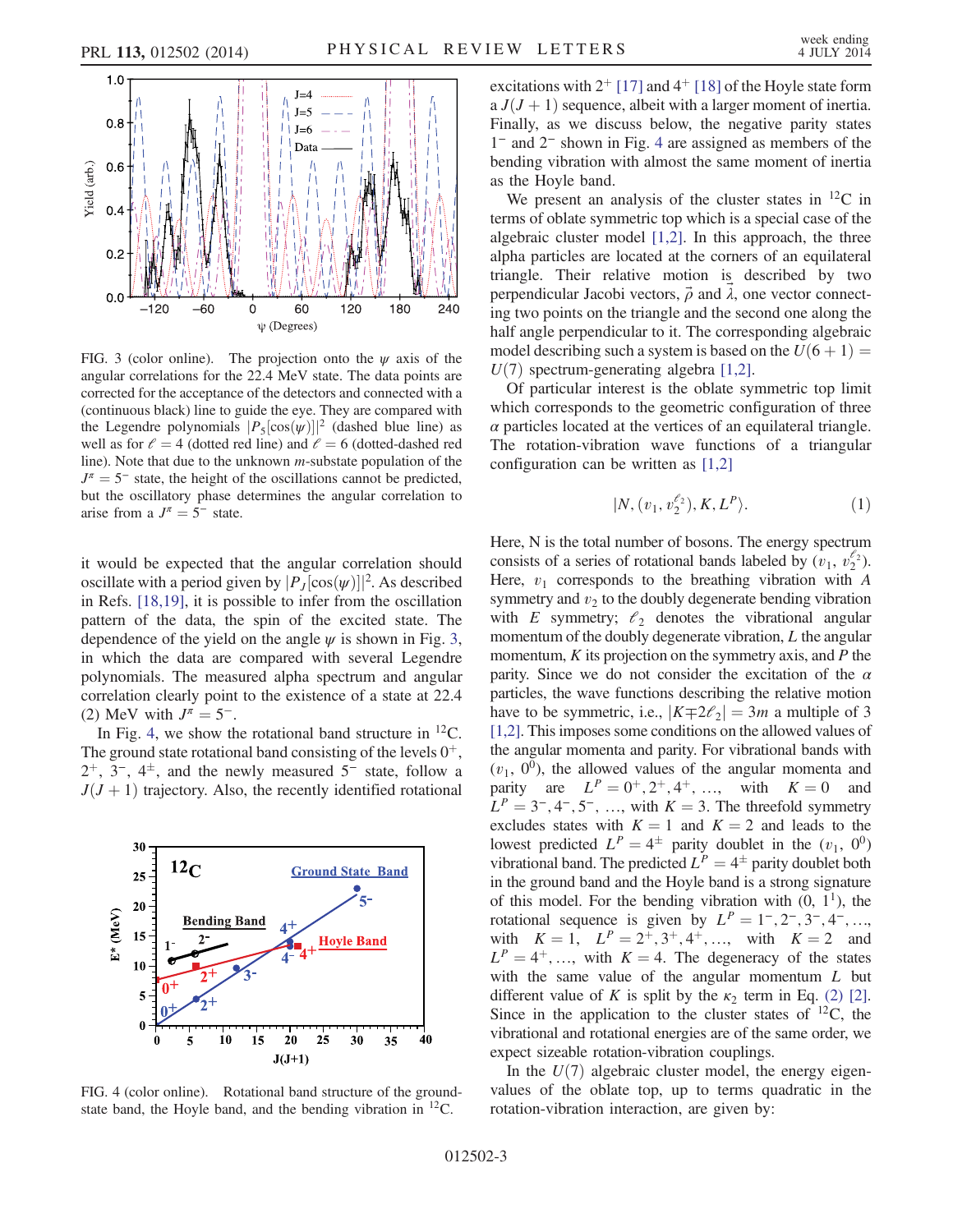$$
E = E_0 + \omega_1 \left( v_1 + \frac{1}{2} \right) \left( 1 - \frac{v_1 + 1/2}{N} \right)
$$
  
+  $\omega_2 (v_2 + 1) \left( 1 - \frac{v_2 + 1}{N + 1/2} \right)$   
+  $\kappa_1 L(L + 1) + \kappa_2 (K \mp 2\ell_2)^2$   
+  $\left[ \lambda_1 \left( v_1 + \frac{1}{2} \right) + \lambda_2 (v_2 + 1) \right] L(L + 1).$  (2)

This formula includes both the anharmonicities which depend on  $N$  and the vibrational dependence of the moments of inertia. In Fig. [5](#page-4-0), we show a comparison of the cluster states of  ${}^{12}C$  with the spectrum of the oblate top according to the approximate energy formula of Eq. [\(2\)](#page-3-2). The coefficients  $\kappa_1$ ,  $\lambda_1$ , and  $\lambda_2$  are determined by the moments of inertia of the ground state band, the Hoyle band, and the bending vibration. The value of  $\kappa_2$  term is determined from the relative energies of the positive and negative parity states in the ground state band. The vibrational energies  $\omega_1$  and  $\omega_2$  are obtained from the excitation energies of the  $0<sup>+</sup>$  Hoyle state and the  $1<sup>-</sup>$  state, respectively. Whereas in molecules, the anharmonicities are small and hence N is large, in  ${}^{12}C$  the situation is completely different. The rotation-vibration couplings and anharmonicities are large and, therefore, N is small. Here, it is taken to be  $N = 10$  [\[1,2\].](#page-5-0) The large anharmonicities lead to an increase of the rms radius of the vibrational excitations relative to that of the ground state.

In this analysis, the ground state rotational band of  ${}^{12}C$  is composed of both positive parity states with  $J^{\pi} = 0^{+}$ ,  $2^{+}$ ,  $4^+$  with  $K = 0$  and negative parity states with  $J^{\pi} = 3^-$ , 4<sup>-</sup>,  $5^-$  with  $K = 3$ . Since these states belong to a single rotational structure, the electromagnetic transition

<span id="page-4-0"></span>

FIG. 5. Comparison between the low-lying experimental spectrum of  $^{12}C$  and the energies of the oblate symmetric top calculated using Eq. [\(2\)](#page-3-2) with parameters that are discussed in the text. The levels are organized in columns corresponding to the ground state band and the vibrational bands with  $A$  and  $E$ symmetry of an oblate top with triangular symmetry. The last column on the left-hand side, shows the lowest observed noncluster  $(1^+)$  levels.

probabilities from the ground state to the  $2^+$  and 3<sup>−</sup> (and  $4^+$ ) states are related. The measured strong electromagnetic transitions  $B(E2;2^+\rightarrow 0^+) = 4.9 \pm 0.3$  W.U. and  $B(E3; 3^- \rightarrow 0^+) = 12.9 \pm 1.7$  W.U. indicate collectivity. The agreement with the predicted  $B(E\lambda)$  values for the 2<sup>+</sup> and 3<sup>−</sup> states of the ground state rotational band [\[2,4\]](#page-5-17) and the agreement of the predicted form factors measured in <sup>12</sup>C $(e, e')$  scattering for 2<sup>+</sup>, 3<sup>-</sup>, and the 4<sup>+</sup> state [\[2,4\]](#page-5-17) indicates that the  $K = 0$  and  $K = 3$  bands which are usually considered as separate bands, coalesce to form a single ground state rotational structure. As we discussed above, the merging of the  $K = 0$  and  $K = 3$  bands leads to the predicted  $J^{\pi} = 4^{\pm}$  degenerate parity doublet which is a strong signature of the  $\mathcal{D}_{3h}$  symmetry.

The  $0^+$  Hoyle state in <sup>12</sup>C at 7.654 MeV is interpreted as the band head of the A symmetric stretching vibration or breathing mode of the triangular configuration with the same geometrical arrangement and rotational structure as for the ground state rotational band, as shown in Fig. [5](#page-4-0). The nonharmonicity of the potential discussed above leads to larger rms radii for higher vibrational states; hence, the Hoyle rotational band is predicted to have a moment of inertia larger than the ground state band (by a factor of 2). Recent measurements revealed the existence of the  $2^+$  [\[17\]](#page-5-14) and  $4<sup>+</sup>$  [\[18\]](#page-5-15) members of the Hoyle rotational band which raises the question of the identification of the predicted negative parity states shown in Fig. [5.](#page-4-0) The 4<sup>−</sup> state which is predicted to be nearly degenerate with the  $4<sup>+</sup>$  state, can be measured, for example, in 180° electron scattering off <sup>12</sup>C [\[20\]](#page-5-18). We note that a (broad)  $3<sup>-</sup>$  state was suggested to lie between 11 and 14 MeV [\[5\]](#page-5-3) which is close to the predicted energy shown in Fig. [5.](#page-4-0) In order to distinguish between different geometric configurations of the Hoyle band, e.g., equilateral triangular or bent arm, the identification of the negative parity states 3<sup>−</sup> and 4<sup>−</sup> is crucial which is a strong motivation for a dedicated experimental search [\[20\]](#page-5-18).

The 1<sup>−</sup> state at 10.84 MeV is assigned as the bandhead of the vibrational bending mode whose lowest-lying rotational excitations consist of nearly degenerate parity doublets of  $2<sup>±</sup>$  and  $3<sup>±</sup>$  states. So far, only the  $2<sup>−</sup>$  has been identified.

In addition to the cluster states, there are other (noncluster) states in <sup>12</sup>C. In particular, with  $3\alpha$  configurations, no 1<sup>+</sup> can be formed. The two 1<sup>+</sup> (T = 0) and 1<sup>+</sup> (T = 1) states at 12.71 MeV and 15.11 MeV, respectively, shown in Fig. [5](#page-4-0), are therefore clearly noncluster states and indicate the energy above which the identification of cluster or noncluster low spin states becomes difficult. The cluster states are characterized by large alpha widths ( $\Gamma_{\alpha 0}$ , the decay to the ground state of <sup>8</sup>Be or  $\Gamma_{\alpha 1}$ , the decay to the first excited  $2^+$  state of  ${}^{8}$ Be) with reduced widths that exhaust a large fraction of the Wigner limit.

Of particular interest [\[21\]](#page-5-19) is the Hoyle state with a geometrical arrangement of the alpha particles that may be deduced from the rotational band built on top of the Hoyle